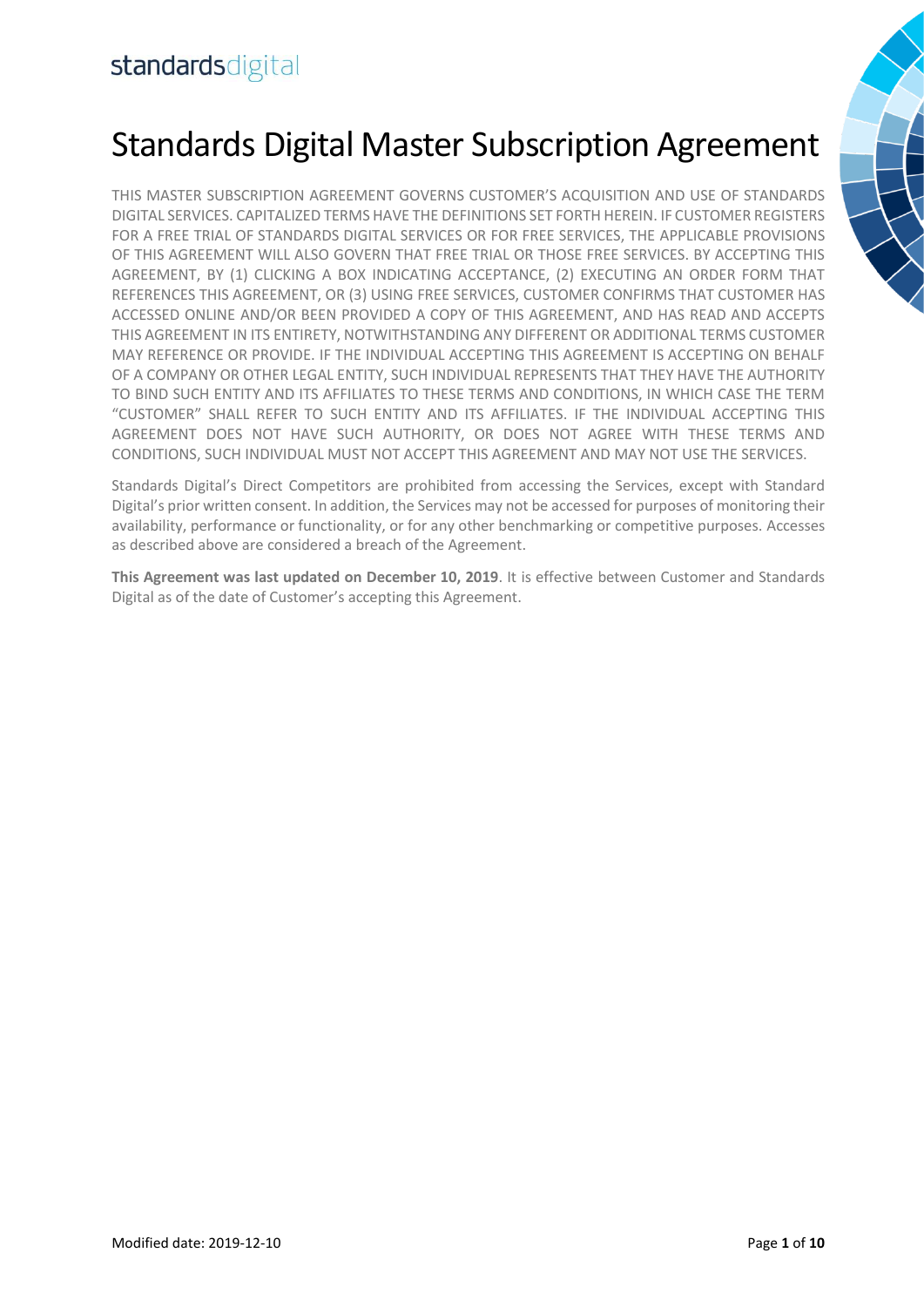### **1. DEFINITIONS**

"Affiliate" any subsidiary or subsidiary undertaking of the Client, parent undertaking of the Client, any subsidiary or subsidiary undertaking of such parent undertaking

"Agreement" means this Master Subscription Agreement including addendums, policies and any applicable Order Form(s) and or SoW(s)

"Content" means information obtained by Standards Digital from publicly available sources or its third-party content providers and made available to Customer through the Services, pursuant to an Order Form, as more fully described in the Documentation

"Customer" means in the case of an individual accepting this Agreement on his or her own behalf, such individual, or in the case of an individual accepting this Agreement on behalf of a company or other legal entity, the company or other legal entity for which such individual is accepting this Agreement, and Affiliates of that company or entity (for so long as they remain Affiliates) which have entered into Order Forms

"Customer Data" means electronic data and information submitted by or for Customer to the Services

"Direct Competitors" means companies targeting the same markets as Standards Digital with solutions to the same problems

"Documentation" the Service Plan Descriptions, Order Forms, this Master Subscription Agreement including addendums, the Policies, and Product Specifications

"Free Services" means Services that Standards Digital makes available to Customer free of charge

"Intellectual Property Rights" means rights under any copyright, patent, trademark, trade secret and other intellectual property laws worldwide

"Normal Communication Channels" means the online channels through which Standards Digital normally communicates important information to its customers

"Order form" means the subscription order form

"Parties" means the Customer and Standards Digital (and "Party" shall mean either one)

"Personal Data" means information relating to a natural person as such term is defined by the applicable Privacy Laws, including the General Data Protection Regulation (EU) 2016/679 (GDPR);

"Privacy Laws" means all laws and regulations regarding data privacy and transmission of Personal Data that apply to Standards Digital provision of the Services to Customer (e.g., storing and processing Customer Data in connection with the Service)

"Production Environment" means the live environment where Subscribed Services are made available to Customers, as opposed to any testing, training, and other non-production, non-live environments

"Services" means all the products and services provided by Standards Digital

"Service Term" means the Initial subscription period together with any subsequent Renewal Periods

"SOW" means Statement(s) of Work, Work Authorization(s) or other contract(s) under which Standards Digital provides its professional services

"Standards Digital" means Standards Digital AS, registration No. 919 577 088 in the Kingdom of Norway

"Subscribed Services" means Services that Customer or Customer's Affiliate subscribes to under an Order Form or online purchasing portal, as distinguished from Free Services or those provided pursuant to a free trial

"User" means, in the case of an individual accepting these terms on his or her own behalf, such individual, or, in the case of an individual accepting this Agreement on behalf of a company or other legal entity, an individual who is authorized by Customer to use a Service, for whom Customer has purchased a subscription

"Website" means www.standardsdigital.com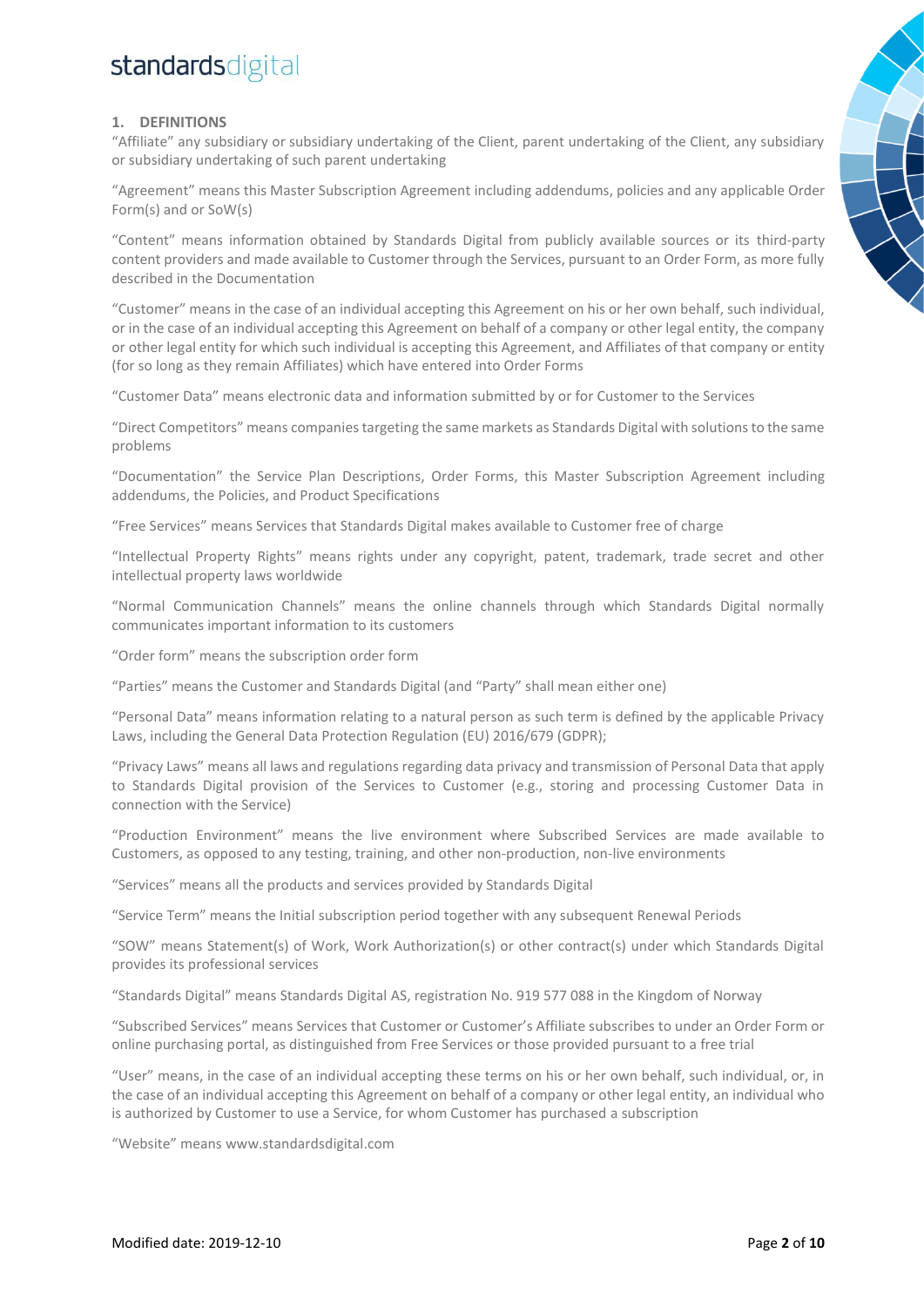### **2. STANDARDS DIGITAL'S RESPONSIBILITIES**

**2.1 Provision of Subscribed Services.** Standards Digital will (a) use appropriate skill and care to ensure that the Subscribed Services are available to Customer pursuant to this Agreement, and the applicable Order Form and Documentation (b) provide applicable Standards Digital support for the Subscribed Services to Customer in accordance with Standards Digital's Support Policy, at no additional charge, and/or upgraded support if purchased, (c) use commercially reasonable efforts to make the online Subscribed Services available 24 hours a day, 7 days a week, except for: (i) planned downtime (of which Standards Digital shall attempt to schedule outside the core time (from 8.00 am until 4.00 pm on working days CET) and in such a way that the accessibility of the affected Service is impacted as little as possible, and (ii) circumstance that according to the Norwegian law is considered "force majeure" (see section 14.3). The Customer acknowledges and agrees that the Subscribed Services may be subject to limitations, failures, delays and other problems inherent in the use of facilities accessed across the Internet and that, if necessary, maintenance may also be carried out during the core hours. Such activity shall not constitute a breach of this Agreement.

**2.2 Non-Production Usage.** From time to time, to the extent applicable, Customer may use the Service for evaluation, testing or other purposes where such use is outside a Production Environment (e.g., by using a non-production service environment). By using the Service on such a non-production basis, Customer accepts the Service on an "as is" basis and acknowledges Standards Digital provides no express or implied warranties, indemnities or security commitments, and Standards Digital will have no liability, in connection with such use, notwithstanding anything to the contrary in this Agreement.

**2.3 Free Services.** Standards Digital may make Free Services available to Customer. Use of Free Services is subject to the terms and conditions of this Agreement. In the event of a conflict between this section and any other portion of this Agreement, this section shall control. Free Services are provided to Customer without charge up to certain limits as described in the Documentation. Usage over these limits requires Customer's purchase of additional resources or services. Customer agrees that Standards Digital, in its sole discretion and for any or no reason, may terminate Customer's access to the Free Services or any part thereof. Customer agrees that any termination of Customer's access to the Free Services may be without prior notice, and Customer agrees that Standards Digital will not be liable to Customer or any third party for such termination.

**2.4 Protection of Customer Data.** Throughout the term of this Agreement, Standards Digital will maintain appropriate administrative, physical, technical, organizational and other security measures to protect against unauthorized access to, or destruction, loss, unavailability or alteration of, any Customer Data processed or stored by any of the Subscribed Services; Standards Digital will be responsible for unauthorized access and damage to, and for unauthorized deletion, destruction and loss of, Customer Data solely to the extent arising from Standards Digital's breach of its obligations under this Agreement. Where applicable, Standards Digital encourages Customer to make use of available backup/export options. Standards Digital deploys and operates its software at a third-party data centre and services are provided by Microsoft Azure. The infrastructure that Microsoft Azure provides is designed and managed in alignment with security best practices and recognised IT security standards.

### **2.5 Customer Data Export.**

It is the Customer's responsibility to extract all Customer data before end of contract. Customer data shall be provided in either CSV, Excel, or XML format via a suitable data medium, requested by the Customer and agreed by Standards Digital (e.g. DVD/FTP). In cases where the Customer requests a different format, Standards Digital may invoice for the costs and effort incurred in providing the data in another format. The assistance will be charged in accordance with the Standards Digital's ordinary day rates. Regardless of the basis for expiration or termination of this Agreement, Standards Digital will not be obligated to retain any Customer Data for longer than ninety (90) days after any such expiration or termination, unless otherwise agreed in advance by the Parties in writing.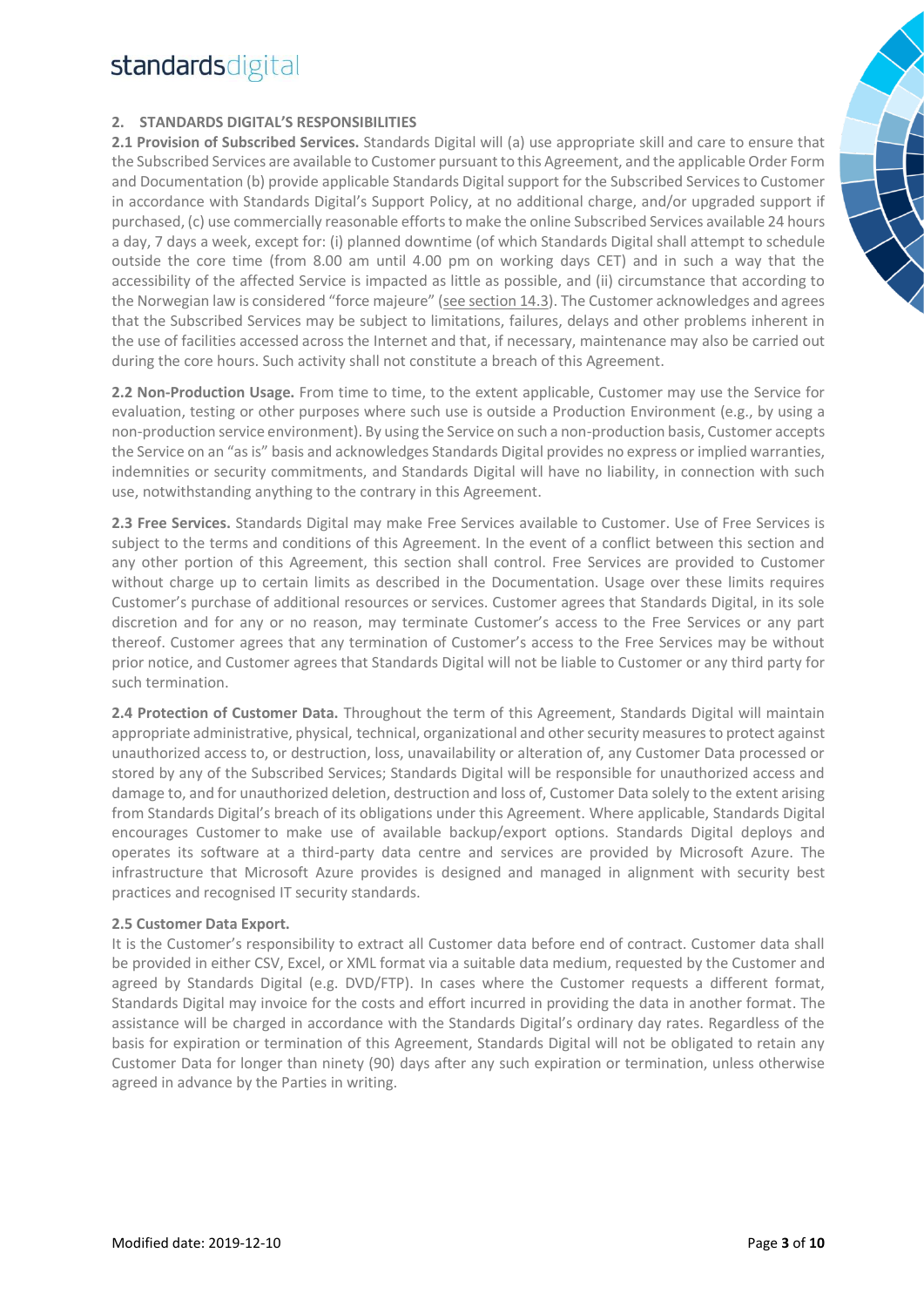### **3. DATA PRIVACY**

**3.1 Compliance with Privacy Laws.** Each Party warrant that each shall comply at all times with its obligations under the applicable Data Privacy Laws in respect of any Personal Data processed by it.

The provision of the Subscribed Services may require Standards Digital to process Personal Data on behalf of the Customer. Such processing of Personal Data is regulated by the Data Processing Addendum ("DPA") at *https://www.standardsdigital.com/legal/agreements*. The terms of the DPA are hereby incorporated by reference and shall apply to the extent Customer Data includes Personal Data.

Standards Digital will only use Customer Data in the manner permitted by this Agreement and all applicable Privacy Laws; provided, however, that: (a) Customer hereby authorizes Standards Digital to use Customer Data solely to provide the Subscribed Services to Customer and otherwise meet Standards Digital's obligations under this Agreement, including engaging sub-processors and contractors to provide the Subscribed Services to Customer in accordance with this Agreement (Standards Digital remains liable for such Affiliates', sub-processors' and contractors' compliance with this Agreement); (b) Customer hereby warrants that, to the extent required by Privacy Laws applicable to Standards Digital's provision of the Subscribed Services to Customer and the parties' respective obligations under this Agreement, Customer has provided all proper notices under Privacy Laws and obtained from its personnel, customers and all legally-required third parties all rights and permissions legally required in order to grant the authorizations in Section 3.1(a) and to use the Subscribed Services in the manner contemplated by this Agreement.

#### **4. USE OF SERVICES AND CONTENT**

**4.1 Subscriptions**. Unless otherwise provided in the applicable Order Form or Documentation, (a) Subscribed Services and access to Content are purchased as subscriptions for the term stated in the applicable Order Form or in the applicable online purchasing portal, (b) subscriptions for Services may be added during a subscription term at the same pricing as the underlying subscription pricing at the time the subscriptions are added, and (c) any added subscriptions will terminate on the same date as the underlying subscriptions.

**4.2 Usage Limits.** Subscribed Services and Content are subject to usage limits specified in the Documentation.

**4.3 Customer Responsibilities.** Customer will be responsible for (a) Users' compliance with this Agreement, Documentation and Order Forms (b) for all activity occurring under Customer's User accounts (except to the extent any such activity is caused by Standards Digital), (c) complying with all laws and regulations applicable to Customer's use of the Services. Customer also must (a) notify Standards Digital promptly upon becoming aware of any unauthorized use of any Customer password or account (or any other breach of security of the Service), and (b) notify Standards Digital promptly upon becoming aware of, and make a reasonable effort to stop, any unauthorized copying, distribution or other misuse of any aspect of the Services.

**4.4 Use Restrictions.** The Services shall only be used for the Customer's internal purposes. Customer must not, without Standards Digital's prior written consent, cause or permit the: (a) use, copying, modification, rental, lease, sublease, sublicense, transfer or other commercial exploitation of, or other third party access to, any element of the Services, except to the extent expressly permitted by this Agreement (b) creation of any modifications or derivative works of the Services; (c) reverse engineering of the any of the Services; (d) gaining of unauthorized access to any of the Services or their related systems or networks (for example, by impersonation of another user of the Services or provision of false identity information); (e) interference with or disruption of the integrity or performance of the Services or the data contained therein (for example, via unauthorized benchmark testing or penetration testing); (f) sending, storing or use of any Customer Data in connection with the Service for which Customer lacks sufficient ownership or other rights; or (g) sending, storing or use of any infringing, obscene, threatening, libellous or otherwise unlawful or tortious material in connection with the Service (including, without limitation, any illegal spam, or any material that is harmful to children or violates any third party privacy rights). Customer also must use reasonable security measures to access the Services, and must not knowingly send, store or use any material containing any viruses, worms, Trojan horses or other malicious or harmful computer code, files, scripts, agents or programs in connection with the Services. Standards Digital also reserves the right to take all steps reasonably necessary to protect the security, integrity or availability of the Services (e.g., by temporarily suspending access by anyone who introduces malicious code or attempts to do so), notwithstanding anything to the contrary in this Agreement.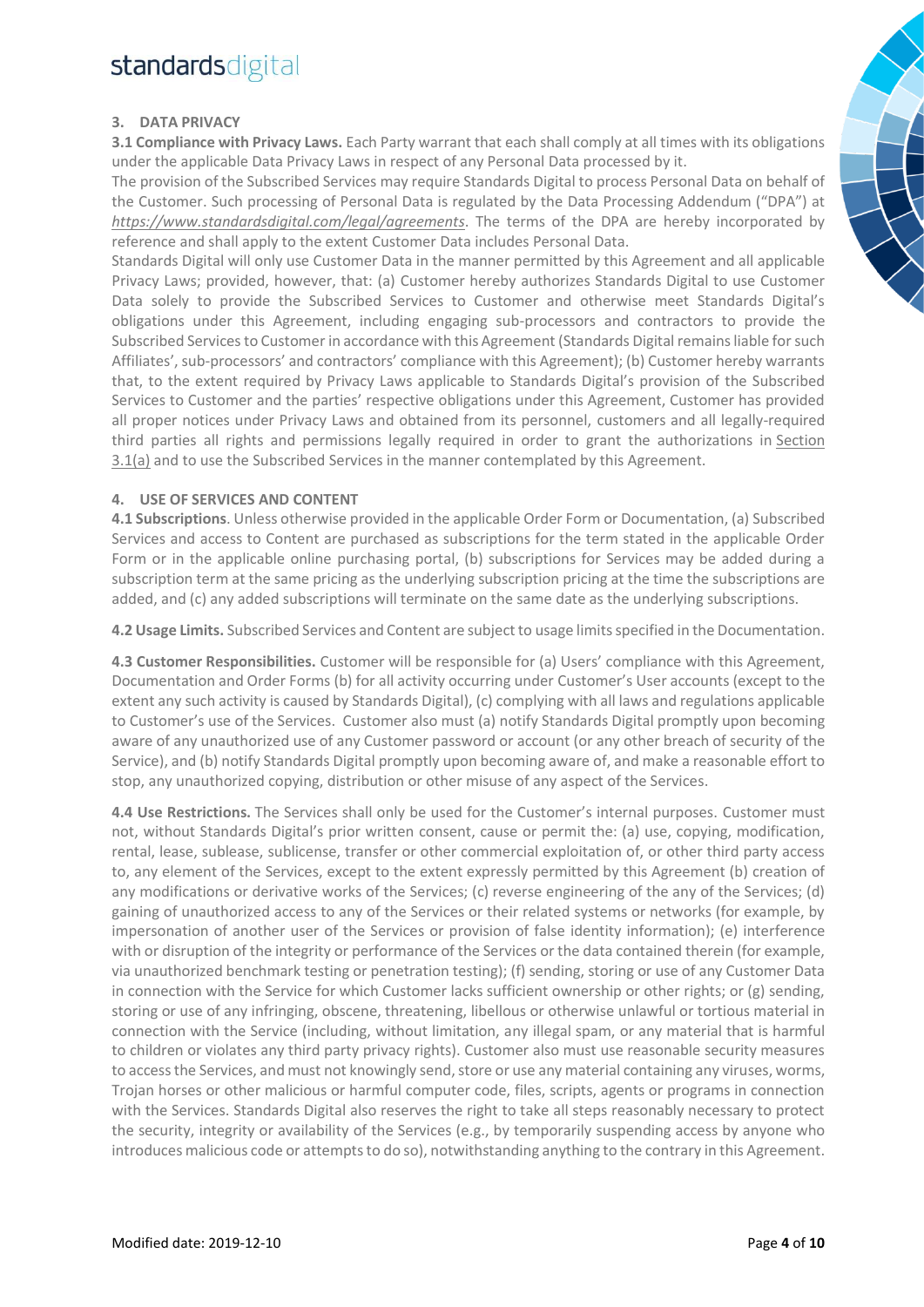### **5. THIRD PARTY PROVIDERS**

The Customer acknowledges that Standards Digital uses third party providers to provide products, Services and facilities such as software, hosting of the Services and access to the internet pursuant to telecommunications links which may contain restrictions on use, ownership and/or licensing of IPR or other proprietary rights. When subscribing to Services, the Customer is not purchasing a copy of, or license to, any third-party software used to deliver the Services. In the event a third-party claim that a Subscribed Service in whole or partly infringes the third party's rights, Standards Digital shall obtain the right for the Customer to continue using the Subscribed Service or replace the infringing elements in the Service with equivalent or similar functionality. This shall be done without additional cost or operational disturbance for the Customer. If Standards Digital find that none of these alternatives can reasonably be used, Standards Digital can make such other changes in the Service as it deems necessary.

The Services are delivered via a third-party cloud provider. Standards Digital reserves the right to change cloud provider at any time. However, in such an event The Customer will be given a minimum three months' notice, in order to allow the Customer to evaluate the technical and legal effects of such a change. Standards Digital commits to ensuring any such change will not negatively affect the provisioning of subscribed services as described in section 2.1. The Customer acknowledges on its own behalf that the Services are provided via the Internet and that the Customer has the necessary equipment, software and other arrangements/agreements that are required to establish a connection to the Internet, as well as sufficient bandwidth for the Services to run without the user experience being impeded. Standards Digital can update these requirements by notifying the Customer. Standards Digital makes no representation, warranty, guarantee and/or commitment and shall have no liability or obligation whatsoever in relation to any thirdparty facilities or websites. Any contract entered into by the Customer with any third party and/or any use made of any third-party facility or website is between the Customer and the relevant third party, and not Standards Digital.

### **6. FEES & PAYMENTS**

Customer must pay all fees and charges to Standards Digital, in accordance with this Agreement and each mutually executed Order Form and SOW ("**Fees**").

Except to the extent otherwise expressly stated in this Agreement or in an Order Form or SOW:

- All obligations to pay Fees are non-cancellable and all payments are non-refundable;
- Customer must make all payments without setoffs, withholdings or deductions of any kind;
- Customer must pay all Fees due under all Order Forms and SOW within fourteen (14) days after Customer receives each invoice (invoices are deemed received when Standards Digital emails them to Customer's designated billing contact); and all payments must be in Euros.

In accordance with each Order Form: (i) Standards Digital charges and collects in advance the fees for use of the Subscribed Services based on the Services subscribed to by Customer, and Customer's contracted usage volume(s) for the Subscribed Services(ii) if Customer's use of the Subscribed Services exceeds the contracted usage volume(s) specified in the applicable Order Form, Customer will pay the additional usage-based fees as described in such Order Form.

**6.1 Recurring Payments.** Except to the extent otherwise expressly stated therein, if an applicable Order Form or SOW provides for payment via credit card or electronic money transfer (e.g., ACH), Standards Digital is permitted to process such payment on the date of Standards Digital invoice and any renewal subscription term(s) as set forth in section "12.2 Term of Purchased Subscriptions" below.

**6.2 Customer Contact Information.** Customer will provide Standards Digital with accurate billing and other contact information for all Subscribed Services listed on each Order Form and SOW at all times during the Service Term, including the name of Customer's applicable legal entity, and the street address, e-mail address, name and telephone number of an authorized billing contact. Customer shall update this information within thirty (30) days after any changes, via email to Standards Digital's Accounts Receivable team at post@standardsdigital.com for billing contact information. Customer shall also maintain, at all times during the Service Term, at least one User who is a current employee and is authorized to administer Customer's use of the Service (e.g., by creating accounts and resetting passwords).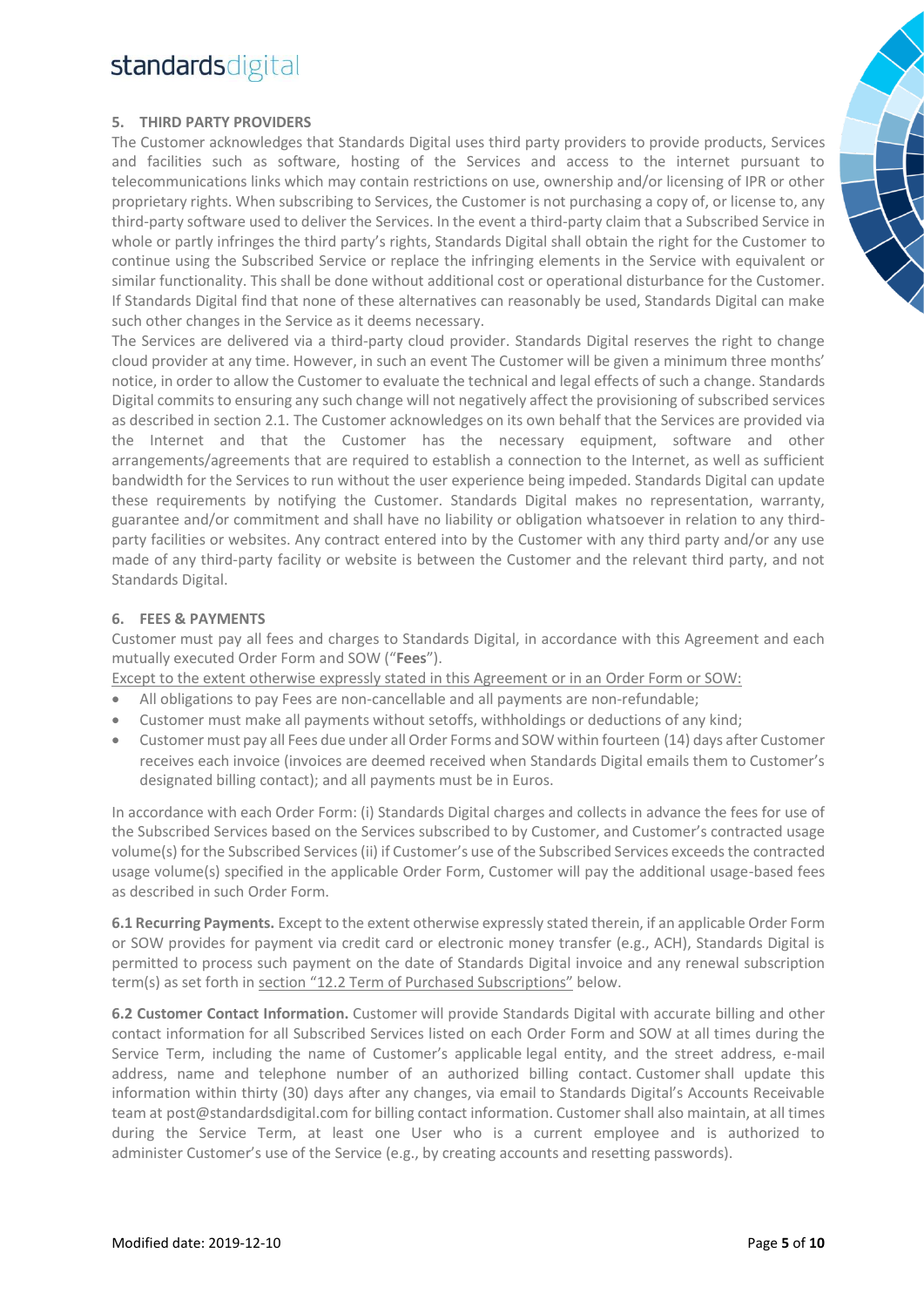**6.3 Consequences of Non-Payment.** If Customer fails to make any payments required under any Order Forms or SOW, then in addition to any other rights Standards Digital may have under this Agreement or applicable law and without limiting Standards Digital's rights or remedies,

a. Customer will owe Standards Digital an interest penalty of one and one-half percent (1.5%) per month on any outstanding balance under each delinquent invoice, or the maximum permitted by law (whichever is less);

b. Standards Digital will, to the extent permitted by applicable law, be entitled to recover its reasonable attorneys' fees, other legal expenses (including expert witness fees and expenses on appeal) and other reasonable costs to collect such amounts; and

c. Standards Digital may temporarily suspend Customer's access to the Service for up to ninety (90) days to pursue good faith negotiations before pursuing termination in accordance with section 12.3 Termination of Agreement. Customer will continue to incur and owe all applicable Fees irrespective of any such Service suspension based on such Customer delinquency.

**6.4 Payment Disputes.** Standards Digital will not exercise its rights under the "6.3 Consequences of Non-Payment" section above if Customer is disputing the applicable charges reasonably and in good faith and is cooperating diligently to resolve the dispute.

**6.5 Reduction of the Subscription fee.** If one or more of Subscribed Services is inaccessible for more than 24 hours during a period of one calendar month, and this is caused by errors in Standards Digital's environment, equipment or software, the Customer can demand a proportional reduction of the subscription fee for the affected service for the relevant calendar month. Other circumstances, e.g. errors and inaccessibility caused by communication lines, third party software, external elements or the Customer or the users' use, equipment or software cannot be used as a basis for requesting reduction of the subscription fee.

**6.6 Compensation.** The Customer is entitled to claim compensation for direct documented loss that suffered as a result of Standard Digital's breach of the Agreement. Standards Digital is not liable for indirect or consequential losses, such as lost profit, losses caused by delayed start or disruption of production, deprivation or losses caused by lost data or third-party claims. The maximum compensation during a 12 months period is under all circumstances limited to the subscription fee for this period. Any reduction of the fee that is calculated due to section 6.5 Reduction of the Subscription fee shall be deducted from the compensation.

**6.7 Changes to the Price and Subscription Plans.** Standards Digital may change subscription plans and fees from time to time; however, any price changes or changes to Customer subscription plans will apply to subsequent billing cycles following notice of the change(s) to Customer.

### **7. PROPRIETARY RIGHTS AND LICENSES**

**7.1 Ownership of the Services**. Standards Digital and its licensors retain any and all rights, title and interest in and to the Services (including, without limitation, all Intellectual Property Rights), including all copies, modifications, extensions and derivative works thereof. Customer's right to use the Services is limited to the rights expressly granted in this Agreement and the applicable Order Form(s). All rights not expressly granted to Customer are reserved and retained by Standards Digital and its licensors.

**7.2 Ownership of Customer Data.** As between Customer and Standards Digital, (a) all Customer Data is the property of Customer, and (b) Customer retains any and all rights, title and interest in and to the Customer Data, including all copies, modifications, extensions and derivative works thereof.

**7.3 Grant of rights.** Subject to the terms and conditions of this Agreement, Standards Digital hereby grants to Customer the non-exclusive, non-transferable, worldwide, right to access and use the Subscribed Services during the Service Term in accordance with the terms of this Agreement and all applicable Order Form(s) and SOW.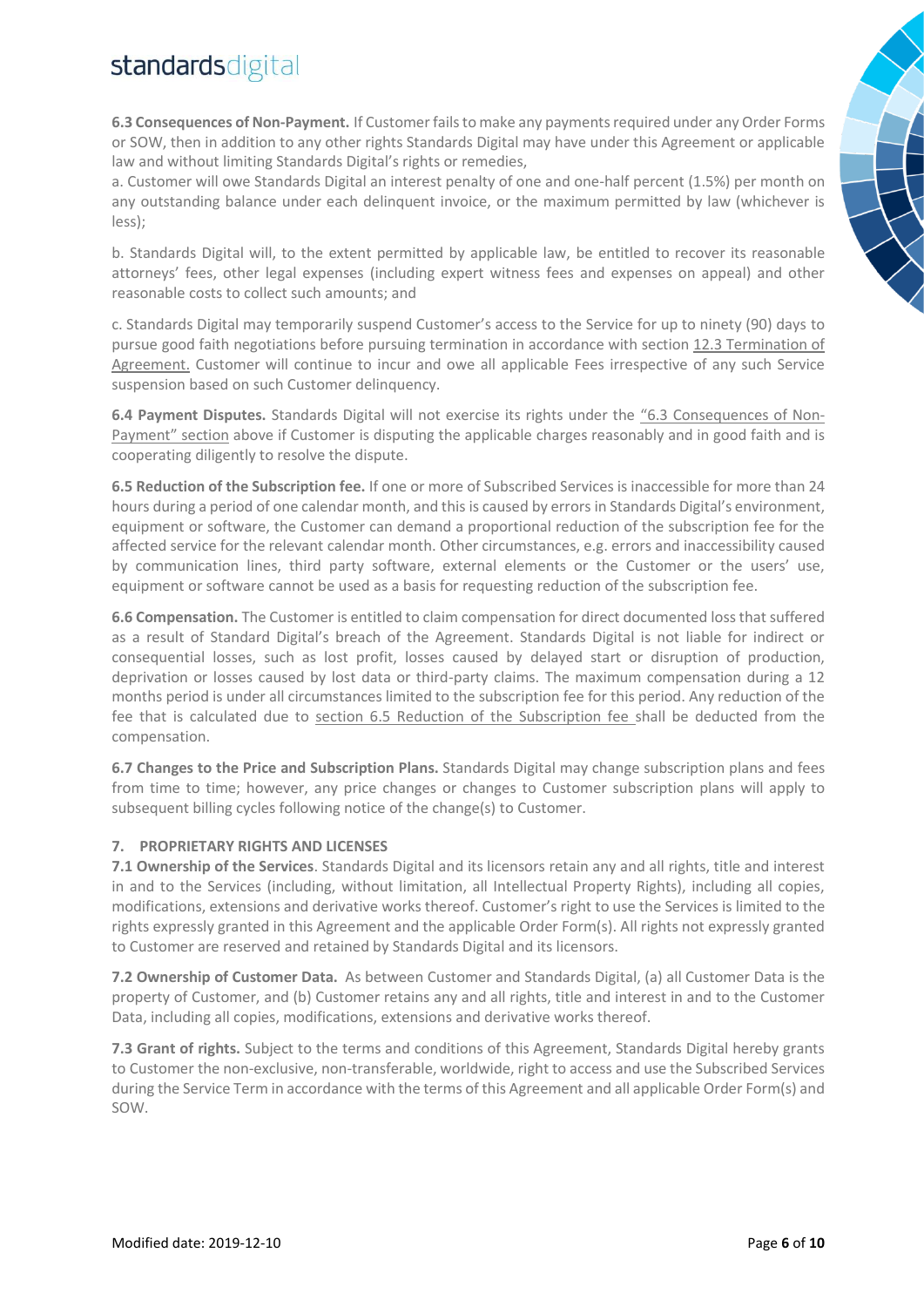**7.4 License by Customer.** Customer grants to Standards Digital a worldwide, perpetual, irrevocable, royalty free license to use and incorporate into its Services any suggestion, enhancement request, recommendation, correction or other feedback provided by Customer or Users relating to the operation of Standards Digital's or its Affiliates' Services. The Customer accepts that Standards Digital may refer to the Customer's use of the Services in their general marketing activities, unless the Customer specifically and in writing decides otherwise.

### **8. CONFIDENTIALITY**

**8.1 Definition of Confidential Information**. "Confidential Information" means all information and materials disclosed by a party ("Disclosing Party") to the other party ("Receiving Party"), whether orally or in writing, that is designated as confidential or that reasonably should be understood to be confidential given the nature of the information and the circumstances of disclosure. Confidential Information of Customer includes Customer Data; Confidential Information of Standards Digital includes the Services and Content, and the terms and conditions of this Agreement and all Order Forms (including pricing). Confidential Information of each party includes business and marketing plans, technology and technical information, product plans and designs, and business processes disclosed by such party.

Each Party may be given access to Confidential Information from the other Party in order to perform its obligations under this Agreement or as permitted by this Agreement.

Each Party shall hold the other Party's Confidential Information in confidence and shall not make the other Party's Confidential Information available to any third-party or use the other Party's Confidential Information for any purpose other than to perform its obligations under this Agreement. The obligations of confidentiality set out in this section 8.0 shall apply indefinitely.

As between Discloser and Recipient, all Discloser Confidential Information is the property of Discloser, and no license or other rights are granted or implied hereby. All materials provided to Recipient by Discloser, whether or not they contain or disclose Confidential Information, are Discloser's property. Promptly after any request by Discloser, Recipient will (a) destroy or return to Discloser all Confidential Information and materials in Recipient's possession or control, and (b) upon written request by Discloser, confirm such return/destruction in writing; provided, however, that the Recipient may retain electronic copies of any computer records or electronic files containing any Discloser Confidential Information that have been created pursuant to Recipient's standard, reasonable archiving and backup practices, as long as Recipient continues to comply with this Agreement with respect to such electronic backup copies for so long as such confidential information is retained.

### **9. REPRESENTATIONS, WARRANTIES, EXCLUSIVE REMEDIES AND DISCLAIMERS**

**9.1 Representations.** Each party represents that it has validly entered into this Agreement and has the legal power to do so.

**9.2 Warranties.** Standards Digital further represents and warrants that: (a) The Subscribed Services will perform substantially in accordance with the relevant Service description found in the Documentation.

(b) It will make reasonable efforts to notify Customer, at least thirty (30) days in advance via Standards Digital's Normal Communication Channels, of any scheduled changes Standards Digital believes are likely to have a material, adverse impact on Customer's use of the Subscribed Services ("**Material Changes**"). (As a multi-Tenant SaaS vendor, Standards Digital reserves the right to make enhancements and other changes to their Services, including occasional deprecation and removal of certain features and functionality, subject to the Service warranty in Section 9.2(b).)

If Standards Digital breaches any warranties in Section 9.2, Customer's exclusive remedy and Standards Digital's sole obligation will be for Standards Digital to make reasonable efforts to correct the non-conformity or, if Standards Digital is unable to correct the non-conformity within sixty (60) days after receipt of Customer's written notice, for Customer to terminate the applicable Order Form(s) and receive a refund, on a pro rata basis, of any annual fees prepaid under such Order Form(s) that are unused as of the termination effective date.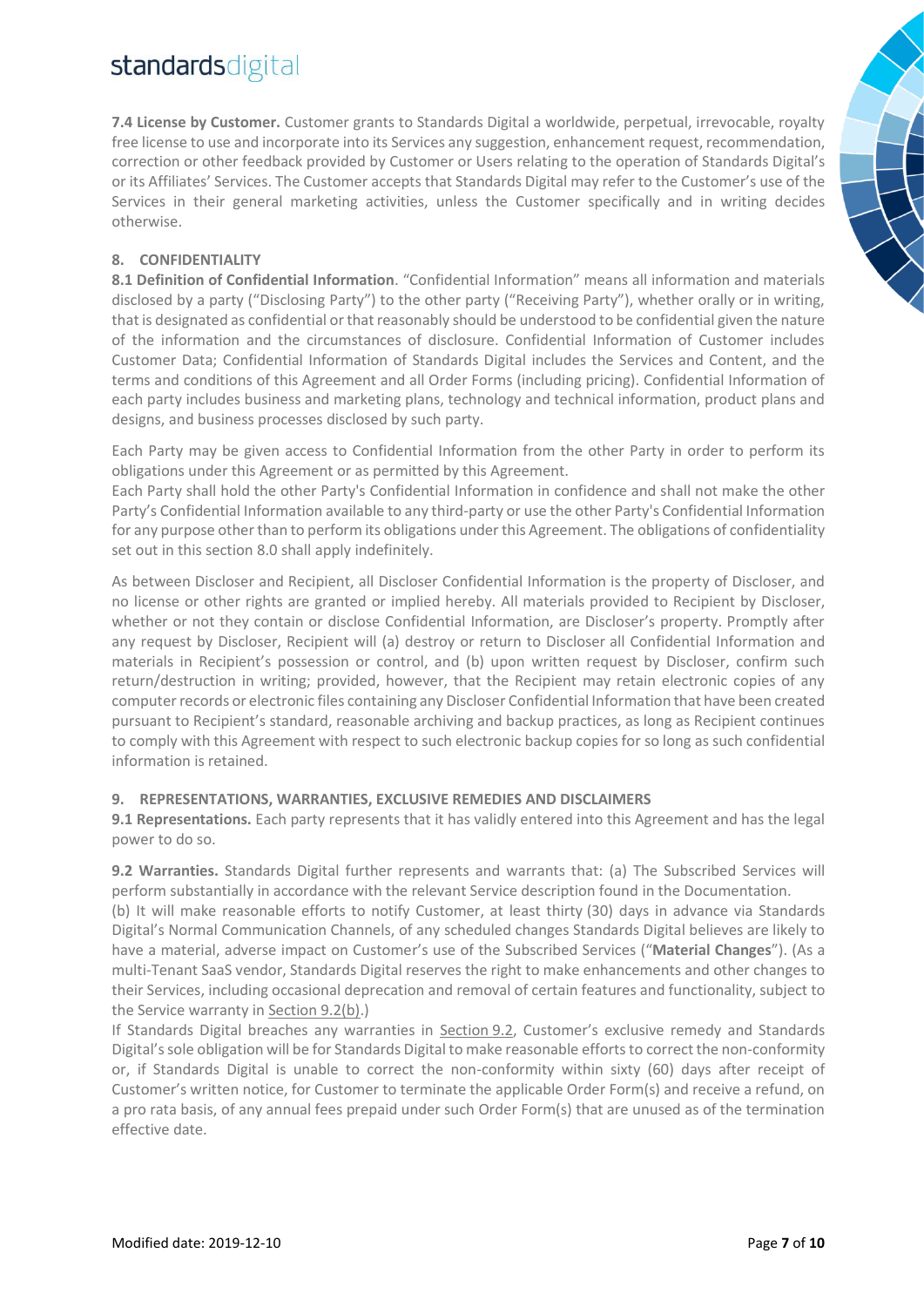**9.3 Warranty Disclaimers.** EXCEPT AS EXPRESSLY PROVIDED HEREIN, NEITHER PARTY MAKES ANY WARRANTY OF ANY KIND, WHETHER EXPRESS, IMPLIED, STATUTORY OR OTHERWISE (IN FACT OR BY OPERATION OF LAW), REGARDING THE SERVICES, PROFESSIONAL SERVICES, OR ANY MATTER WHATSOEVER; AND (B) STANDARDS DIGITAL AND ITS LICENSORS DO NOT WARRANT THAT THE SERVICES OR ANY PROFESSIONAL SERVICES ARE OR WILL BE ERROR-FREE, MEET CUSTOMER'S REQUIREMENTS, ACHIEVE ANY PARTICULAR RESULTS, OR BE TIMELY OR SECURE. STANDARDS DIGITAL AND ITS LICENSORS EXPRESSLY DISCLAIM ALL IMPLIED WARRANTIES OF MERCHANTABILITY, FITNESS FOR A PARTICULAR PURPOSE AND NON-INFRINGEMENT WITH RESPECT TO THE SERVICES AND ANY PROFESSIONAL SERVICES, AND CUSTOMER HAS NO RIGHT TO MAKE OR PASS ON TO ANY THIRD PARTY ANY REPRESENTATION OR WARRANTY BY STANDARDS DIGITAL. THE SERVICES MAY BE SUBJECT TO LIMITATIONS, DELAYS, AND OTHER PROBLEMS INHERENT IN THE USE OF THE INTERNET OR ELECTRONIC COMMUNICATIONS. STANDARDS DIGITAL IS NOT RESPONSIBLE FOR DELAYS, DELIVERY FAILURES, OR OTHER DAMAGE, LOSS OR LIABILITY RESULTING FROM SUCH PROBLEMS NOT CAUSED BY STANDARDS DIGITAL. CUSTOMER AGREES THAT ITS SUBSCRIPTION TO THE SERVICES AND FEES DUE OR PAID UNDER THIS AGREEMENT ARE NEITHER CONTINGENT ON THE DELIVERY OF ANY FUTURE FUNCTIONALITY OR FEATURES, NOR BASED ON ANY ORAL OR WRITTEN COMMENTS REGARDING ANY FUTURE FUNCTIONALITY OR FEATURES. MORE GENERALLY, IN ENTERING INTO THIS AGREEMENT, NEITHER PARTY IS RELYING ON ANY OTHER COMMITMENTS, STATEMENTS OR OTHER MATTERS NOT EXPRESSLY ADDRESSED IN THIS AGREEMENT, AN ORDER FORM OR AN SOW.

#### **10. MUTUAL INDEMNIFICATION**

**10.1 Indemnification by Standards Digital.** In the event of a third-party claim against the Customer and this is due to circumstances that are within the control of Standards Digital, Standards Digital shall, at its own expense, handle the case also on behalf of the Customer. From the time Standards Digital takes over the case, the Customer shall assist Standards Digital. The Customer shall not act on its own in such cases, unless the parties agree otherwise. The Customer cannot make any other claims towards Standards Digital based on the consequences of legal defects.

**10.2 Indemnification by Customer.** The Customer shall indemnify and keep indemnified Standards Digital against all claims, actions, proceedings, losses, damages, expenses and/or costs (including without limitation court costs and reasonable legal fees) suffered or incurred by Standards Digital arising out of or in connection with the Customer's breach of this Agreement.

#### **11. LIMITATION OF LIABILITY**

NOTWITHSTANDING ANYTHING TO THE CONTRARY IN THIS AGREEMENT, BUT ONLY TO THE MAXIMUM EXTENT PERMITTED BY APPLICABLE LAW: EXCEPT FOR SUMS DUE STANDARDS DIGITAL UNDER APPLICABLE ORDER FORMS AND SOW, AND EXCEPT WITH RESPECT TO CUSTOMER'S OBLIGATIONS AND CUSTOMER'S LIABILITY UNDER SECTIONS 4.4 (USE RESTRICTIONS) AND 10 (MUTUAL INDEMNIFICATION), NEITHER PARTY'S TOTAL AGGREGATE LIABILITY OR RESPONSIBILITY ARISING FROM OR RELATING TO THIS AGREEMENT OR ANY ORDER FORMS OR SOW WILL EXCEED THE AMOUNTS ACTUALLY PAID BY AND/OR DUE FROM CUSTOMER IN THE 12-MONTH PERIOD IMMEDIATELY PRECEDING THE EVENT GIVING RISE TO SUCH LIABILITY; EXCEPT WITH RESPECT TO CUSTOMER'S OBLIGATIONS AND CUSTOMER'S LIABILITY UNDER SECTIONS 4.4 AND 10, IN NO EVENT WILL EITHER PARTY OR ITS AFFILIATES, OWNERS, OFFICERS, DIRECTORS, EMPLOYEES OR LICENSORS BE LIABLE OR OTHERWISE OBLIGATED TO THE OTHER PARTY OR ANYONE ELSE FOR ANY LOSS OF PROFITS, REVENUE, OPPORTUNITIES, ECONOMIC ADVANTAGE, GOODWILL, DATA OR USE, OR FOR ANY INDIRECT, CONSEQUENTIAL, HYBRID, INCIDENTAL, SPECIAL OR PUNITIVE DAMAGES OF ANY KIND, ARISING OUT OF OR IN ANY WAY RELATED TO THIS AGREEMENT, REGARDLESS OF CAUSE, EVEN IF THE PARTY FROM WHICH DAMAGES ARE BEING SOUGHT OR SUCH PARTY'S AFFILIATES OR LICENSORS HAVE BEEN ADVISED OF THE POSSIBILITY OF SUCH DAMAGES, AND EVEN IF A REMAINING AVAILABLE REMEDY FAILS ITS ESSENTIAL PURPOSE; AND THE TERMS OF SECTION 11 APPLY REGARDLESS OF THE FORM OF ACTION, WHETHER THE ASSERTED LIABILITY OR DAMAGES ARE BASED ON CONTRACT (INCLUDING, BUT NOT LIMITED TO, BREACH OF WARRANTY), TORT (INCLUDING, BUT NOT LIMITED TO, NEGLIGENCE), STATUTE, OR ANY OTHER LEGAL OR EQUITABLE THEORY. THE PROVISIONS OF SECTION 11 ALLOCATE RISKS UNDER THIS AGREEMENT BETWEEN CUSTOMER AND STANDARDS DIGITAL, AND THE FEES CHARGED FOR THE SERVICE ARE BASED ON THIS ALLOCATION OF RISKS AND THESE LIMITATIONS OF LIABILITY.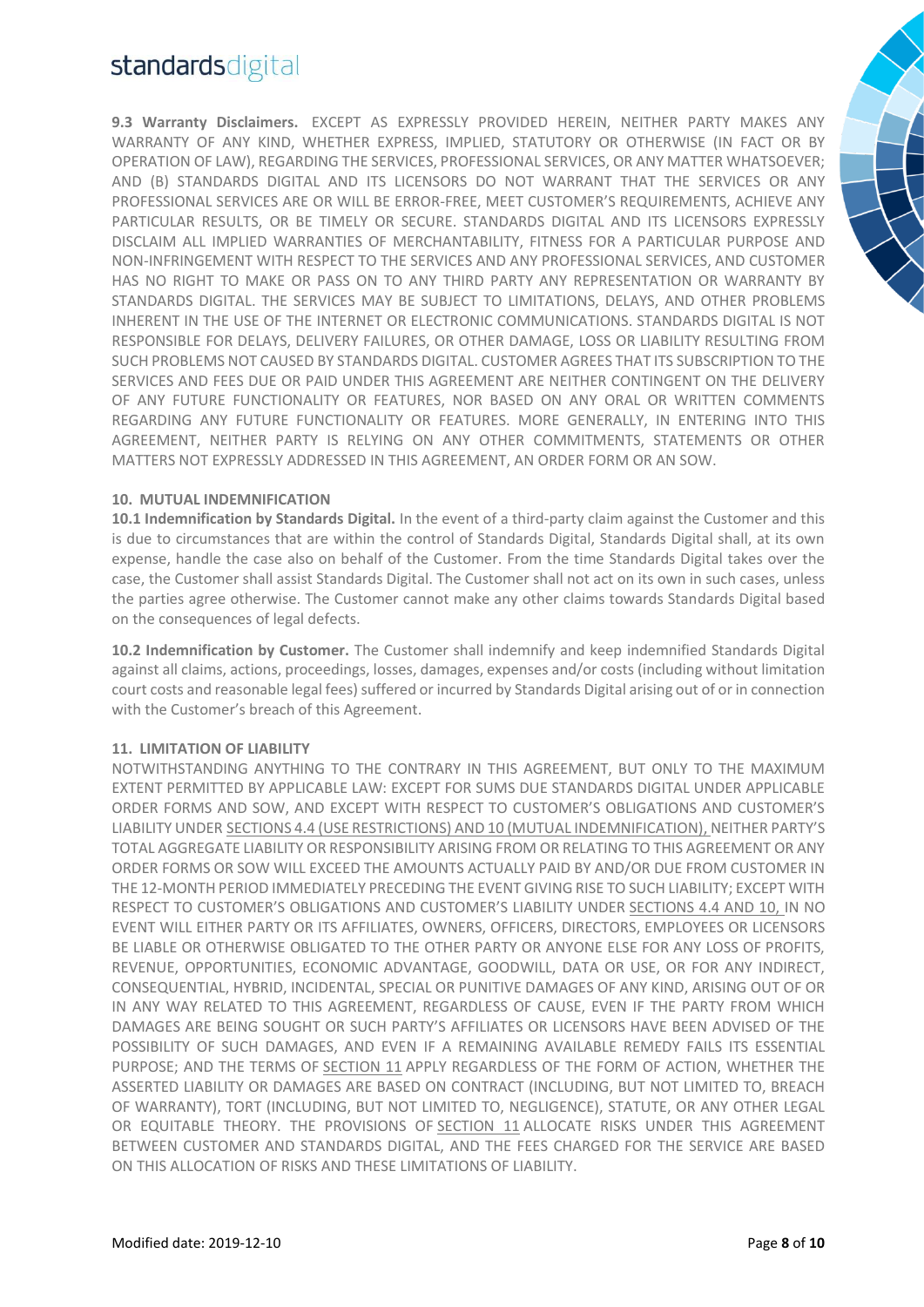### **12. TERM AND TERMINATION**

**12.1 Term of Agreement**. This Agreement commences on the date Customer first accepts it and continues until all subscriptions hereunder have expired or have been terminated.

**12.2 Term of Purchased Subscriptions**. The term of each subscription shall be as specified in the applicable Order Form. PLEASE CAREFULLY REVIEW THESE AUTOMATIC RENEWAL TERMS: Unless otherwise set forth in the applicable Order Form, or unless the Order Form is terminated in accordance with this Agreement, subscriptions will automatically renew for additional periods equal to the expiring subscription term or one year (whichever is shorter), unless either party gives the other written notice (email acceptable) in accordance with the following termination terms:

- Yearly subscriptions: Three months' written notice before the end of the relevant subscription term
- Quarterly subscriptions: One month's written notice before the end of the relevant subscription term
- Monthly subscriptions: Before the end of the relevant subscription term

Except as expressly provided in the applicable Order Form, renewal of promotional or one-time priced subscriptions will be at Standards Digital's applicable list price in effect at the time of the applicable renewal. The Initial Service Term and all Renewal Service Terms (if any) are referred to in this Agreement collectively as the "**Service Term**."

**12.3 Termination of Agreement.** Neither Party will have the right to terminate this Agreement without legally valid cause (no termination "for convenience"). Either Party may terminate this Agreement, but only by providing written notice to the other Party, and only after all Order Forms and SOW have expired or been terminated in accordance with this Agreement e.g., Section 12.4), or concurrently therewith.

**12.4 Termination of Order Form or SOW.** Either Party may terminate any Order Forms and/or SOW in accordance with their respective terms. If not specified in the applicable Order Form or SOW, then subject to the exclusive remedy provisions in this Agreement (e.g., in the sections regarding warranties): either Party may terminate any Order Forms or SOW for cause (i) upon written notice if the other Party fails to cure any material breach thereof, or any material breach of this Agreement, within thirty (30) days after receiving reasonably detailed written notice from the other Party alleging the breach. or (ii) if the other party becomes the subject of a petition in bankruptcy or any other proceeding relating to insolvency, receivership, liquidation or assignment for the benefit of creditors. Either Party may terminate this Agreement, but only by providing written notice to the other Party, and only after all Order Forms and SOW have expired or been terminated in accordance with this Agreement (e.g., Section 12.4), or concurrently therewith.

### **13. EFFECT OF TERMINATION**

#### **13.1 Effect of Expiration or Termination of Agreement.**

The sections titled "Free Services", "Fees and Payment", "Proprietary Rights and Licenses", "Confidentiality", "Warranty Disclaimers", "Mutual Indemnification", "Limitation of Liability", "Effect of Termination" and "General" will survive any termination or expiration of this Agreement, and the section titled "Protection of Customer Data" will survive any termination or expiration of this Agreement for so long as Standards Digital retains possession of Customer Data. The applicable Order Forms and SOW may identify additional terms that will survive any expiration or termination of this Agreement.

**13.2 Effect of Termination of Order Form or SOW:** Subject to the exclusive remedy provisions in this Agreement (e.g., in the sections regarding Compliance with Privacy Laws, Indemnification, Warranties and Disclaimers): (a) if Customer terminates an Order Form, SOW and/or this Agreement for uncured material breach in accordance with this Agreement, Customer will be entitled to a refund, on a pro rata basis, of any Fees paid thereunder that are unused as of the termination effective date; and (b) if Standards Digital terminates an Order Form, SOW and/or this Agreement for uncured material breach in accordance with Section 12.4, all amounts owed by Customer thereunder will become due and payable.